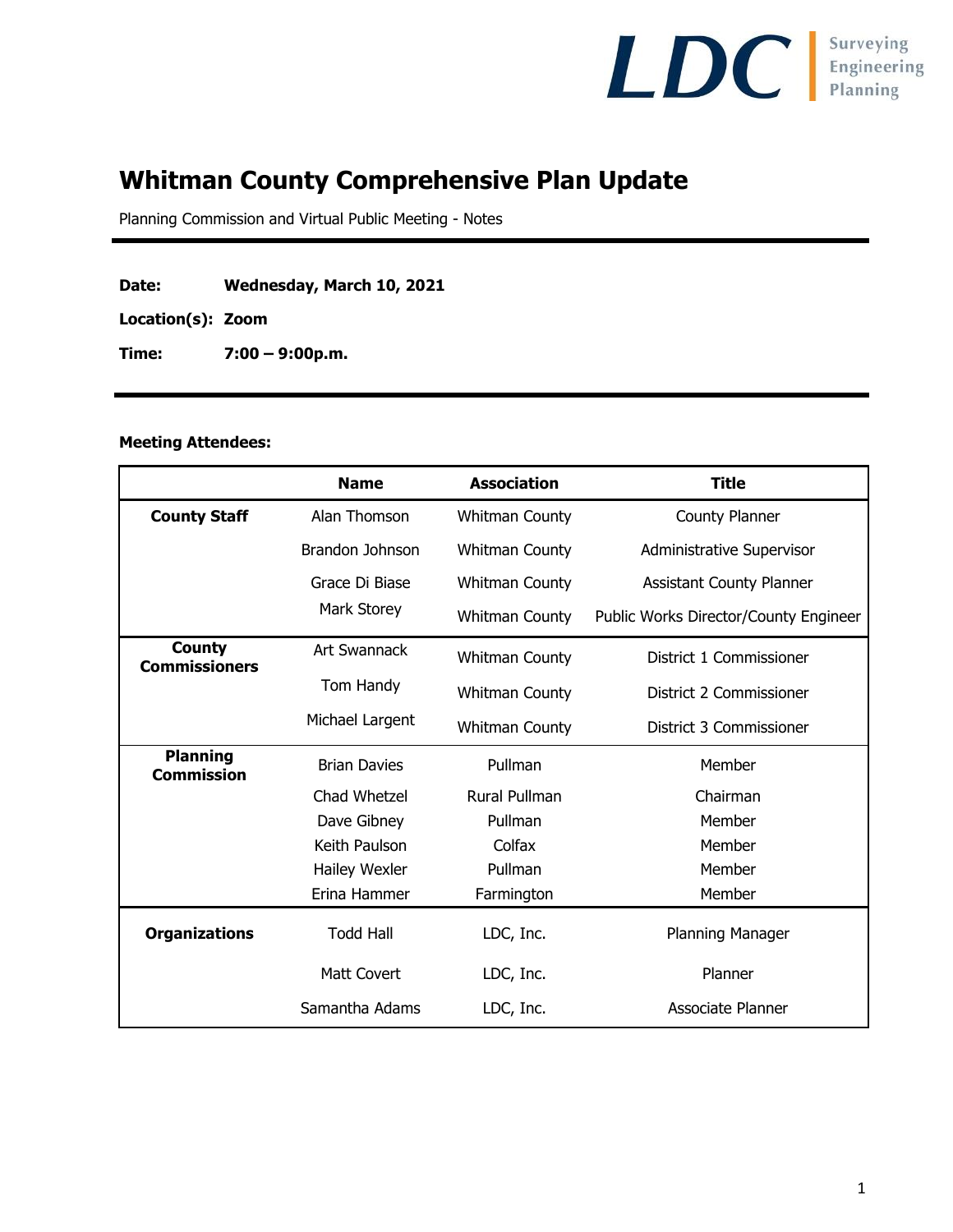

# **Executive Summary:**

The public meeting on March 10, 2021 provided the County and consulting staff with valuable and necessary information on some of the shared perspectives held by County residents. These shared perspectives will shape the visions of Whitman County, and eventually into specific goals and policies. Much of the conversation centered around cluster zoning and its inherent benefits, as well as challenges; the importance of preserving critical areas and natural resources; and how to, and where to, encourage diverse business development in the county. Below is a summary of the main conversations had, and a list of additional comments provided are listed as well.

Cluster zoning generally had support from the meeting attendees. In theory, cluster zoning is supported. In reality, the real estate market, water rights regulations and access make development in these areas particularly difficult. Since the cluster zones were created, three main areas have been bought out for development - along Sunshine Rd., Airport Rd., and Kitzmiller Rd. These areas were initially developed because of their proximity to roads and other amenities. There is less incentive to buy land where there are existing access issues that may require expansion of public road systems and additional work. The last major roadblock the success of cluster zoning is facing is water regulations dictated by the Department of Ecology (DOE). Cluster developments are limited to an exempt well status which will allow withdrawal of up to 5,000 gallons per day for each cluster of four buildable parcels. That means each of the four residences could only withdraw 1,250 gallons of water. Each cluster would also have to establish a public water system, a group B system, which is more expensive and more involved than a non-public system.

Based on the conversation around critical area and natural resource preservation, there seems to be mixed feelings about how these lands, specifically rock quarries, are managed in the county. Whitman County's perspective is that quarries are an absolute priority for the future development of transportation networks. Residents have expressed differing opinions about quarries and some feel that quarries can be a nuisance and decrease property values. County staff expressed the need for updated language in the Comprehensive Plan to explain that quarrying is an acceptable and necessary activity in County jurisdiction.

Business diversity and flexibility in the Whitman County agricultural district was also noted to be a priority by staff. Over the last 40 years, the Whitman County agricultural district has changed very little. County staff suggested changing permitted uses in these zones to allow for the development of different uses such as mini-storage or sports venues; these types of development would have little impact on surrounding agricultural land. Folks expressed that more residential opportunities around Garfield, Colton and Colfax may help the diversity of businesses in those areas. Similar to residential development, businesses in commercial and retail zones are also limited by water right regulations.

County staff and the consultant concluded the meeting by discussing the project schedule and the intent to have in-person meetings during the summer (July). The conversation of Comprehensive Plan update will include other topics such as parks and recreation, trail development, public services, transportation and more.

### **General Comments:**

We have many multi-generational ranchers and farmers that want and need the next generation not only to work but to live affordably while working under the family farm/ranch.

#### **In what ways has Whitman County changed over the last 40 years?**

We should look at Endicott and St. John as examples as to where residential development can be incentivized. As we move forward, housing and families should be encouraged to site around some of the smaller, unincorporated towns in the County. There is a hesitation towards County-wide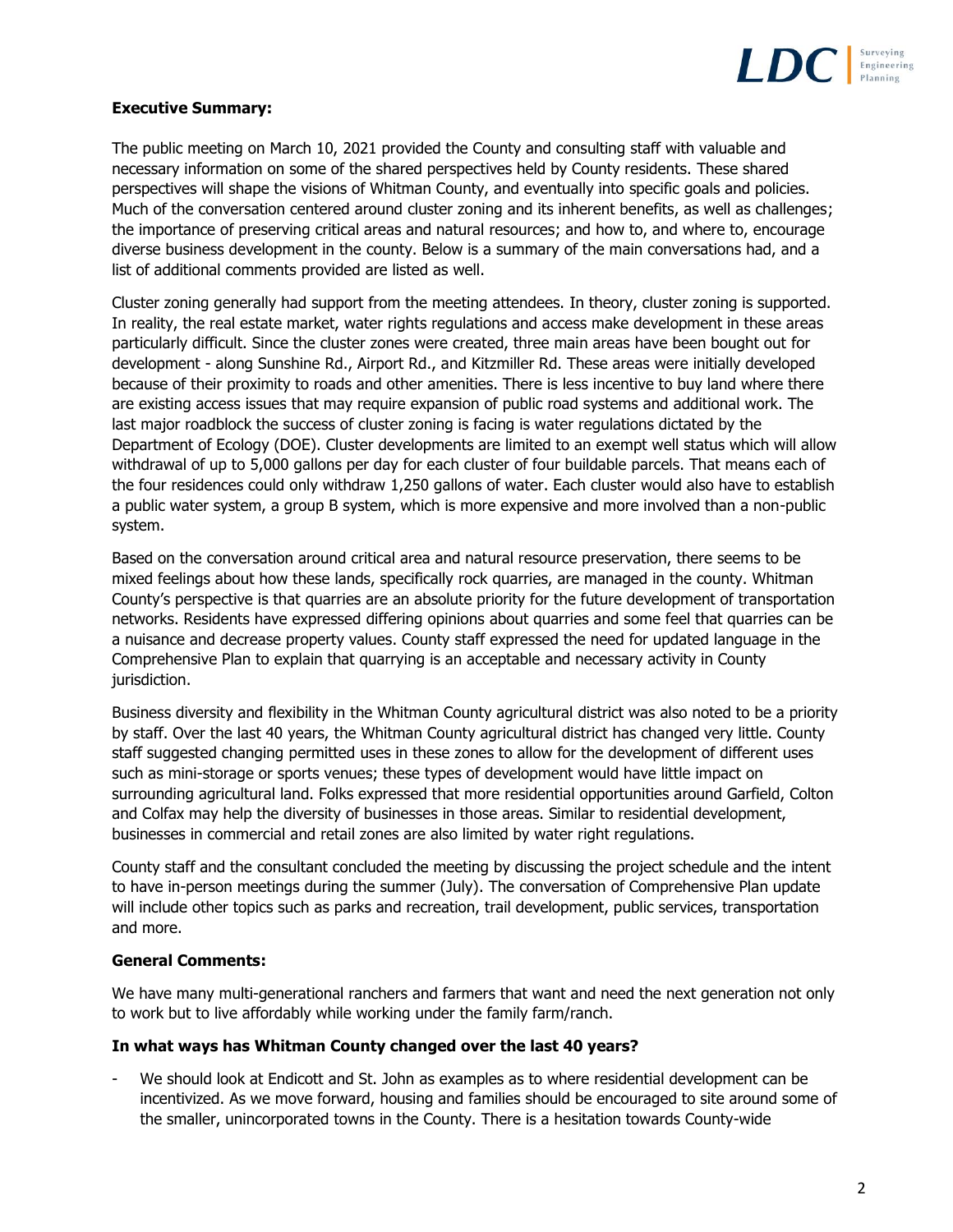

regulations because they will impact development greatly depending on what area of the county you are in. There is a benefit to incentivizing housing around already-established towns.

- The way our development regulations work in the county is one house per legal lot. As an observation, we have had a number of family farmers asking to build another house on the property. An accessory dwelling is limited to 1,200 square feet and two bedrooms and folks seem to be more interested in a full-size single family home. We should look into potentially changing the zoning regulation to allow 2 houses on a parcel of land.
- One way to go about providing development regulations for the County is to frame it as follows... "In the areas within x-number of miles from a 5,000 population, development regulations are XYZ… In areas within x-number of miles from a City or Town with population greater than 30,000, development regulations XYZ apply…."
- The reason so many families are moving to Oakesdale is because there is good transportation between other large cities, as well as the small-town environment.
- The efficiencies of the farmers have gotten better, which has resulted in lower population. Also taking better care of their land in terms of runoff, etc. We need to do what we can to better work together with the actual and/or perceived rural/urban divide.

## **Is there balance between agricultural, commercial, and residential interests? If not, what do you think can restore it?**

- There are issues around quarries and their compatibility with surrounding uses, do we think there needs to be a greater buffer around earthworks uses?
- Quarries are natural resources that need protection.
- Identify existing quarry lands in the Comprehensive Plan and protect them. It's hard to identify potential quarry lands without the landowner selling, then investigating further.
- Are there any areas of quarries that are threatened by surrounding residential development? We need to identify those areas that need protecting and buffering. It is not that you cannot have housing nearby, but there needs to be an understanding you are next door to a natural resource area and loud area.
- The market will dictate whether or not housing will abut critical areas. If we regulate those lands and their buffers, we may make it too complicated for housing to develop.
- Finding and maintaining new quarries is difficult, which can inhibit the development of new transportation networks.
- There is a need for updated language in the Comprehensive Plan stating that quarrying is a necessary resource. There is an argument from the public that quarrying decreases their property value and it has a NIMBY ("not in my backyard") attitude. The public can argue that quarrying is against public interest and its health, welfare, and safety. We need to clarify that if you build out in the county, a landowner understands what type of uses could potentially neighbor the property.
- Rock resources and engineering design dictates quarry lifespan typically between  $20 30$  years.
- The two natural resources of utmost importance are agricultural lands and quarry rock resource land.

# **How can we allow business flexibility in agricultural zones?**

- What kind of business in agriculture zones are we talking about? There are permitted and conditional uses allowed and 40 years ago when the plan was written, the uses were almost strictly agricultural. Room for business diversity would be for industrial or commercial development.
- Landowners have to be available to sell land, and the market has to be willing to support business development. There are opportunities out now, but nobody is taking the opportunity.
- The well/water rights influence development of commercial, residential, and retail development. Businesses can move outside into unincorporated county and drill a private well. This sort of business development needs to be close to Cities and reliable transportation routes.
- Do we contain this development to incorporated areas?